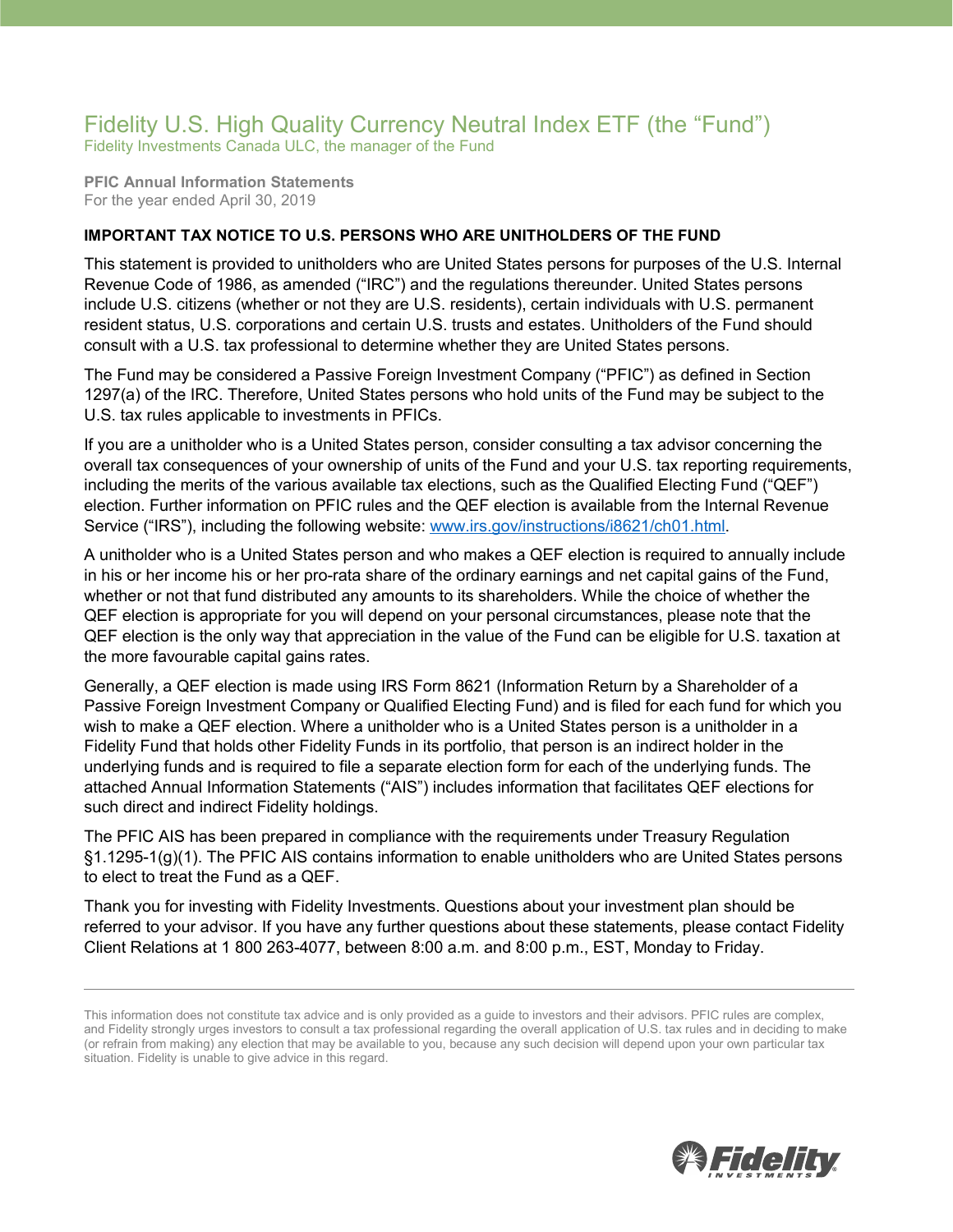## Fidelity U.S. High Quality Currency Neutral Index ETF

**PFIC Annual Information Statements (US\$)** For the Fund's PFIC taxation year ended April 30, 2019

- 1. This Information Statement applies to the PFIC taxation year of Fidelity U.S. High Quality Currency Neutral Index ETF (the "Fund") commencing on January 24, 2019 and ending on April 30, 2019.
- 2. The per-unit, per-day amounts of ordinary earnings and net capital gains for each class or series, as applicable, of the Fund and its lower tiered fund(s), as applicable, for the period specified in paragraph (1) are as follows:

| <b>FIDELITY FUND HELD</b>                                       | <b>ORDINARY</b>    | <b>NET CAPITAL</b> | <b>CASH</b>               | <b>PROPERTY</b>         |
|-----------------------------------------------------------------|--------------------|--------------------|---------------------------|-------------------------|
| <b>DIRECTLY</b>                                                 | <b>EARNINGS \$</b> | <b>GAIN \$</b>     | <b>DISTRIBUTIONS \$</b>   | <b>DISTRIBUTIONS \$</b> |
| Fidelity U.S. High Quality<br><b>Currency Neutral Index ETF</b> | 0.0011             | 0.0000             | 0.0000                    | 0.0000                  |
| <b>FIDELITY LOWER-TIER FUNDS</b>                                | <b>ORDINARY</b>    | <b>NET CAPITAL</b> | <b>PFIC TAXATION YEAR</b> | <b>PFIC TAXATION</b>    |
| <b>HELD INDIRECTLY</b>                                          | <b>EARNINGS \$</b> | <b>GAIN \$</b>     | <b>COMMENCING</b>         | <b>YEAR ENDING</b>      |
| Fidelity U.S. High Quality<br>Index ETF                         | 0.0011             | 0.0000             | January 24, 2019          | April 30, 2019          |

To determine your pro-rata share of the amounts above, multiply the amounts by the number of units of each class or series, as applicable, of units of the Fund you held during the year. Here is an example to illustrate the calculation using the per-unit, per-day factors:

You own 100 units of Fund A from the period January 1, 2019, through June 30, 2019. You purchased an additional 100 units of Fund A on July 1, 2019. You did not sell any units of the Fund at any time during the year.

The Fund's ordinary earnings were \$0.001 per unit, per day.

Result: Your ordinary earnings for 2019 are (\$0.001 \* 181 days \* 100) + (\$0.001 \*184 days\* 200) = \$54.90.